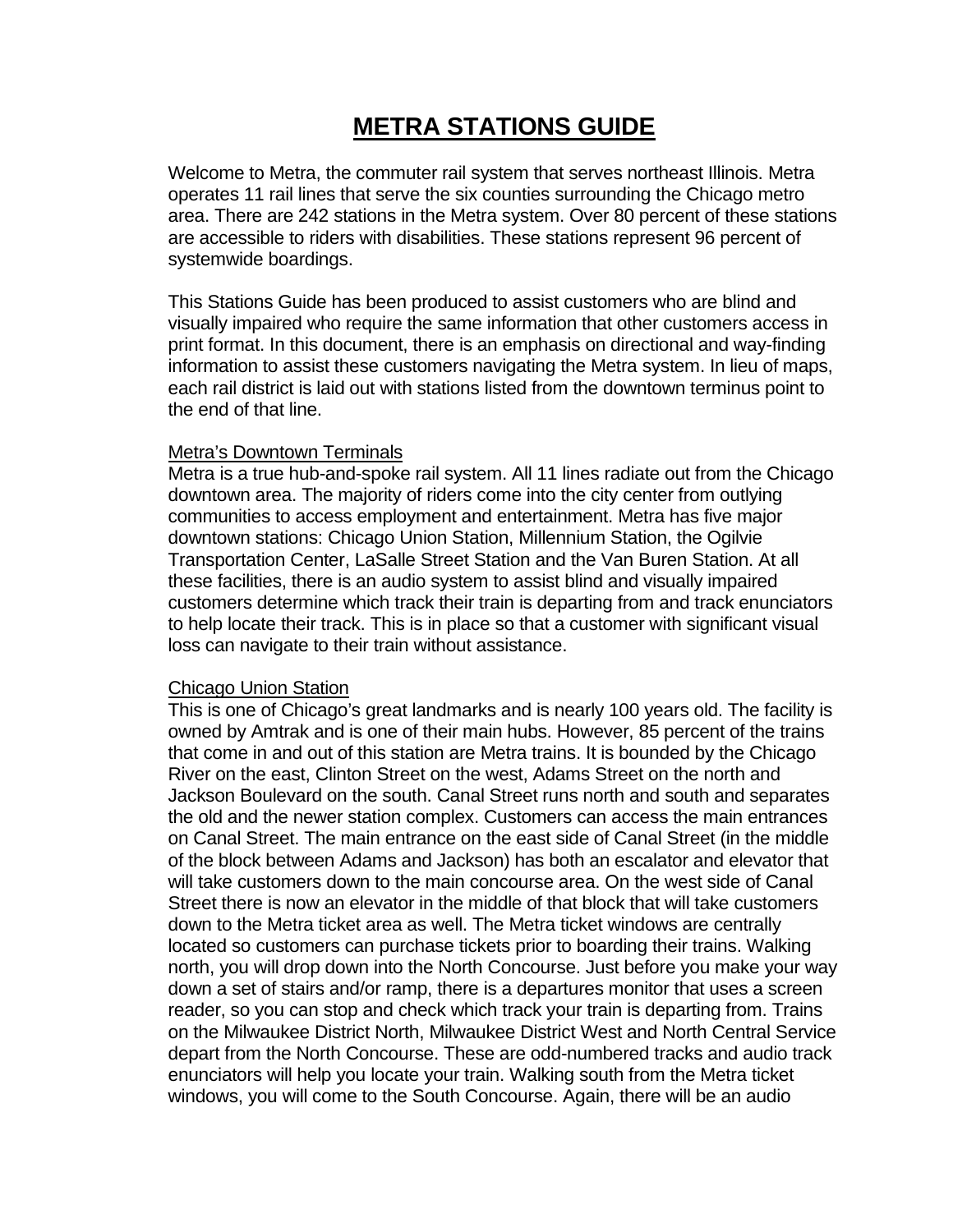departures monitor to tell you which track your train is departing from. BNSF, Heritage Corridor and Southwest Service trains depart from the South Concourse, which has even-numbered tracks. There are additional access/egress points to use Chicago Union Station. There are entrances at the corners of Clinton/Adams and Clinton/Jackson. Entering on this west side, you will come through the magnificent Great Hall. There also is an entrance to Chicago Union Station on the south side of Madison Street, just east of Canal Street. From the street, you will walk down into the far north end of the station. A stairway will give access to tracks on the North Concourse.

#### Ogilvie Transportation Center

The Ogilvie Transportation Center is adjacent to the Accenture Tower at 500 W Madison. The train platforms on the second level can be reached through the Accenture Tower or via entrances on Clinton and Canal between Washington and Randolph. Coming up the main escalator from Madison Street and then to the left, you will find the ticket office. Through a long line of revolving doors, you will enter the train shed where there are sixteen tracks. They are numbered 1 to 16, moving from west to east. This is the main hub for all Union Pacific North, Northwest and West line trains. Across from the actual tracks, there are three departures monitors. These monitors have screen readers and will give continuous audio departure information. These monitors are aligned with Tracks 3, 8 and 13. At the actual tracks, there are audio enunciators that let customers know which track is in front of them. The departures monitors will let you know which track your train is departing from, and the track enunciators will direct you to your track. In the middle of each platform, there is a stairway that leads down to another concourse that runs between the Clinton and Canal entrances and provides access to the Chicago French Market, where food and other items can be purchased. There are audio departures monitors and track enunciators on this lower level to help you navigate back up to the trains.

#### Millennium Station

The Metra Electric Line originates at Millennium Station at Michigan Avenue and Randolph and runs south to University Park. This is an underground complex that can be accessed by both stairs and elevator at the southwest corner of Michigan and Randolph. Once underground, a pedway will take you directly to the Metra ticket windows and to the trains. Along this pedway, there will be a variety of shops and eateries. Also along this pedway, there will be the main terminal and ticket area for the South Shore Railroad, which operates from Chicago to South Bend, Indiana. Another way of accessing the station is through the 205 N. Michigan Avenue Building. An elevator will take you down into the South Water St. station entrance. What is unique about the Millennium Station is that live, audio announcements will be made to announce train departures and track assignments. Armed with this information, customers go through doors into an area where track enunciators indicate which stairwell will lead to the desired tracks.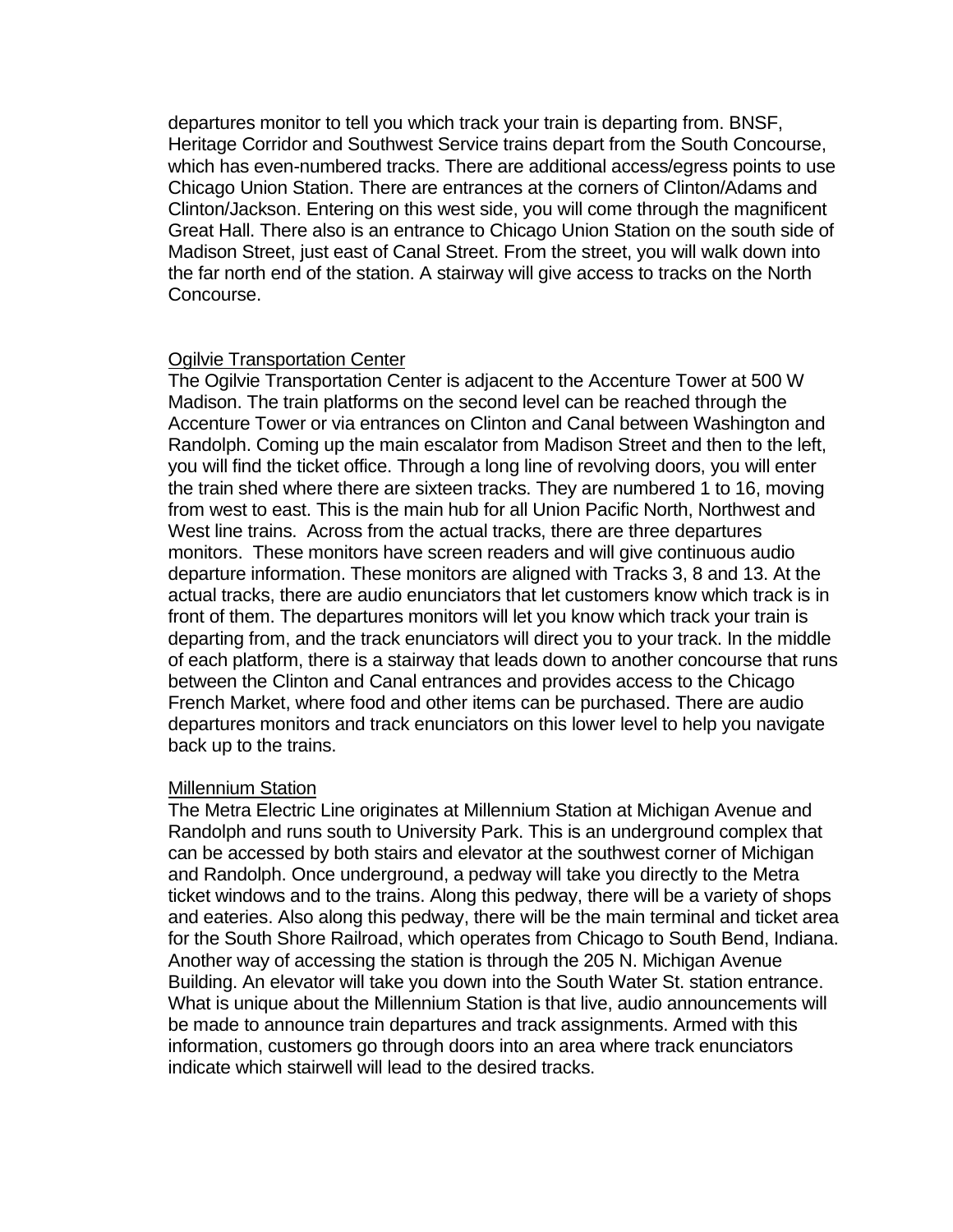# Van Buren Station

Van Buren is the first outbound stop on the Metra Electric Line after Millennium Station. Van Buren Station can be accessed at entrances on the southwest or northwest corners of Michigan Avenue and Van Buren. Either entrance will lead you down to a central tunnel that points westward to two ramps. The one to the right goes up into the Van Buren Station itself. Here you will find the Metra ticketing area, as well as two waiting areas. Straight ahead and out the main doors will put you on platform 1, which is devoted to outbound trains. The other ramp will lead you down to the island platform. Track 3 (or the outside side) is used for inbound trains. Track 2 (or the inside) will accommodate inbound trains in the morning rush period and outbound trains during the evening rush period. Generally, these are Blue Island, South Chicago and Kensington locals. You can also board South Shore trains to Indiana.

# LaSalle Street Station

This station is the main hub for all Rock Island Line trains that go to either Joliet or the Beverly Branch. There are two main entrances to this station. The first is at 414 S. LaSalle Street, where there are stairs and an escalator. The other entrance is at 440 S. Financial Place. Here you will also find an escalator and stairs as well as an elevator. Once at the upper level, there is a large plaza area. On the north side of the plaza, you will find the Metra ticket office and waiting area. In the waiting area, there is a departures monitor with a screen reader that will tell you which track your next train is departing from. Across the plaza to the south, there are eight tracks with enunciators that identify them. They are numbered 1 through 8, going from east to west. On the plaza near the ticket office is another audio departures monitor.

# **Audio at Outlying Stations**

At every outlying station, there are automatic, GPS announcements that inform customers about all incoming trains. The initial announcement will let customers know that the next inbound or outbound train will be arriving in their station in a few minutes. This is to allow customers to cross safely from one platform to another. It also gives customers enough time to get their coffee and get out on to the platform. The next announcement informs customers that their train is now arriving in their station.

# Stand Behind the Yellow Line

There is a saying that goes, "access benefits everyone." Every platform at every station location has been edged with bright yellow tactile strips. These truncated dome strips have been the national standard as a warning marker for blind and visually impaired people navigating public areas. For Metra, it has also become the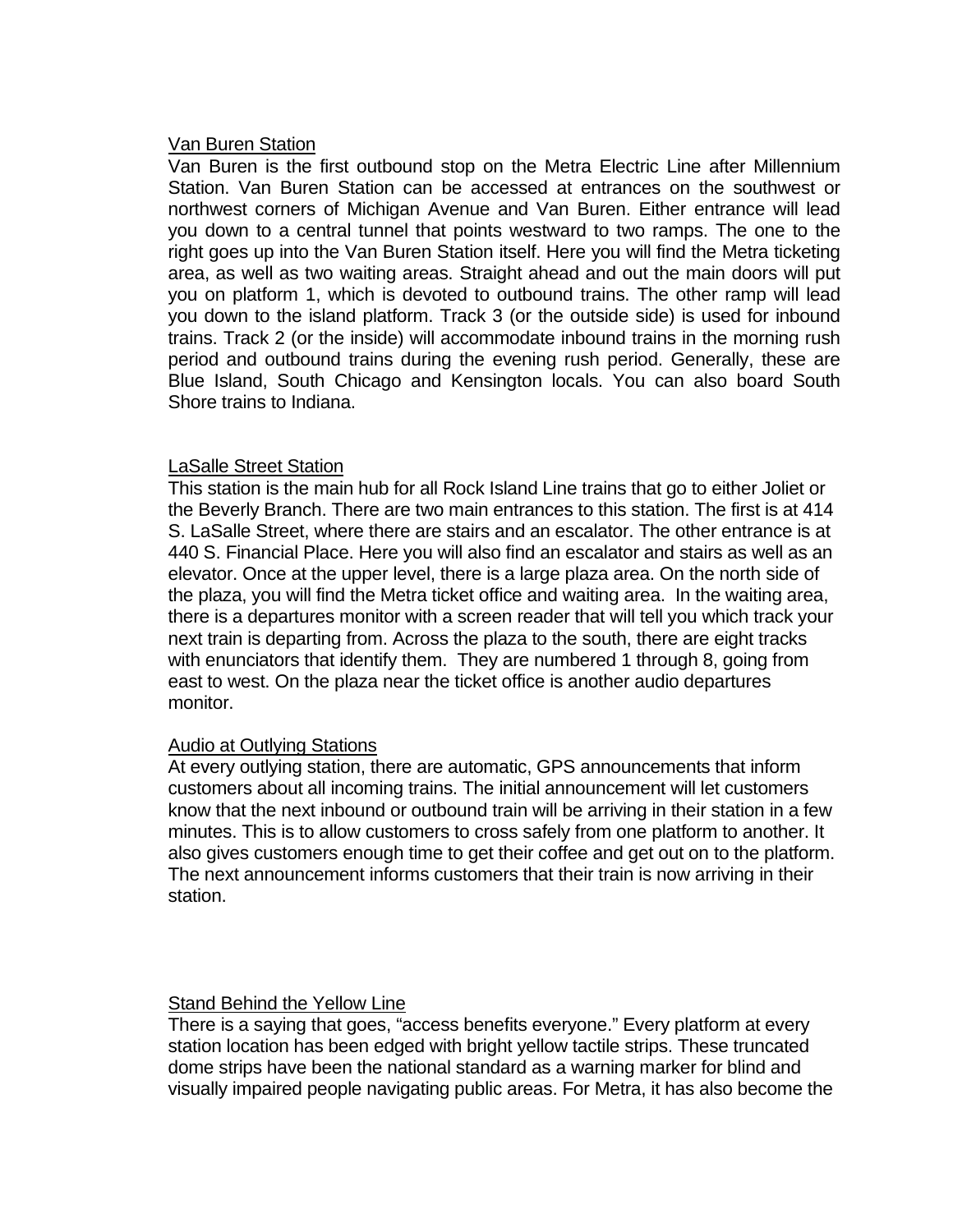yellow line that we use to alert all customers to stand behind when trains are passing through stations.

# Something Else You Can Use

In the railroad industry, it has always been a tradition to refer to railroads as being left-handed or right handed. If you were standing on a moving train facing the direction of travel and boarding and alighting were on your left, this would be a left handed railroad. If boarding and alighting were on your right, it would be a righthanded railroad. This becomes useful when you are standing on a platform facing the tracks. A left-handed railroad will be moving from your right side to your left side. A right-handed railroad will move from your left side to your right side. Riders should be aware that although certain tracks and platforms are used under normal operations, operating conditions may sometimes require trains to be routed to other tracks.

# PUBLIC ADDRESS ANNOUNCEMENTS

There are a variety of situations that may cause an alteration in the regular schedules and normal boarding of Metra trains. Freight interference, bad weather, accidents and derailments and mechanical difficulties are just a few of the reasons why trains may experience delays or why customers may have to board on a different platform or at a street-grade crossing. Metra's primary concern is to keep our customers safe and provide all the information they need to use our system. Public address announcements originate at Metra headquarters and rely on timely and accurate data provided by a GPS tracking system. When needed, messages can be generated by authorized Metra personnel from anywhere in the system. Public address systems at all Metra stations are the means by which our passengers are informed about any changes in the movement of our trains. If trains are running behind schedule or if the boarding location has changed, these messages will be conveyed to our passengers on location. Our goal is to give our customers ample time to make their way to another platform or to another boarding area prior to the arrival of their train.

# ASK YOUR TICKET AGENT

Your ticket agent is a good source of directional information. At our downtown stations, they can tell you which track your train is departing from (or arriving on) and can point you in the right direction. At our outlying stations that have an agent on duty, you can ask about inbound and outbound train arrivals and departures and where you are to wait for your train.

> BNSF LINE Chicago Union Station to Aurora

A: Fully Accessible

P: Partially Accessible

N: Not Accessible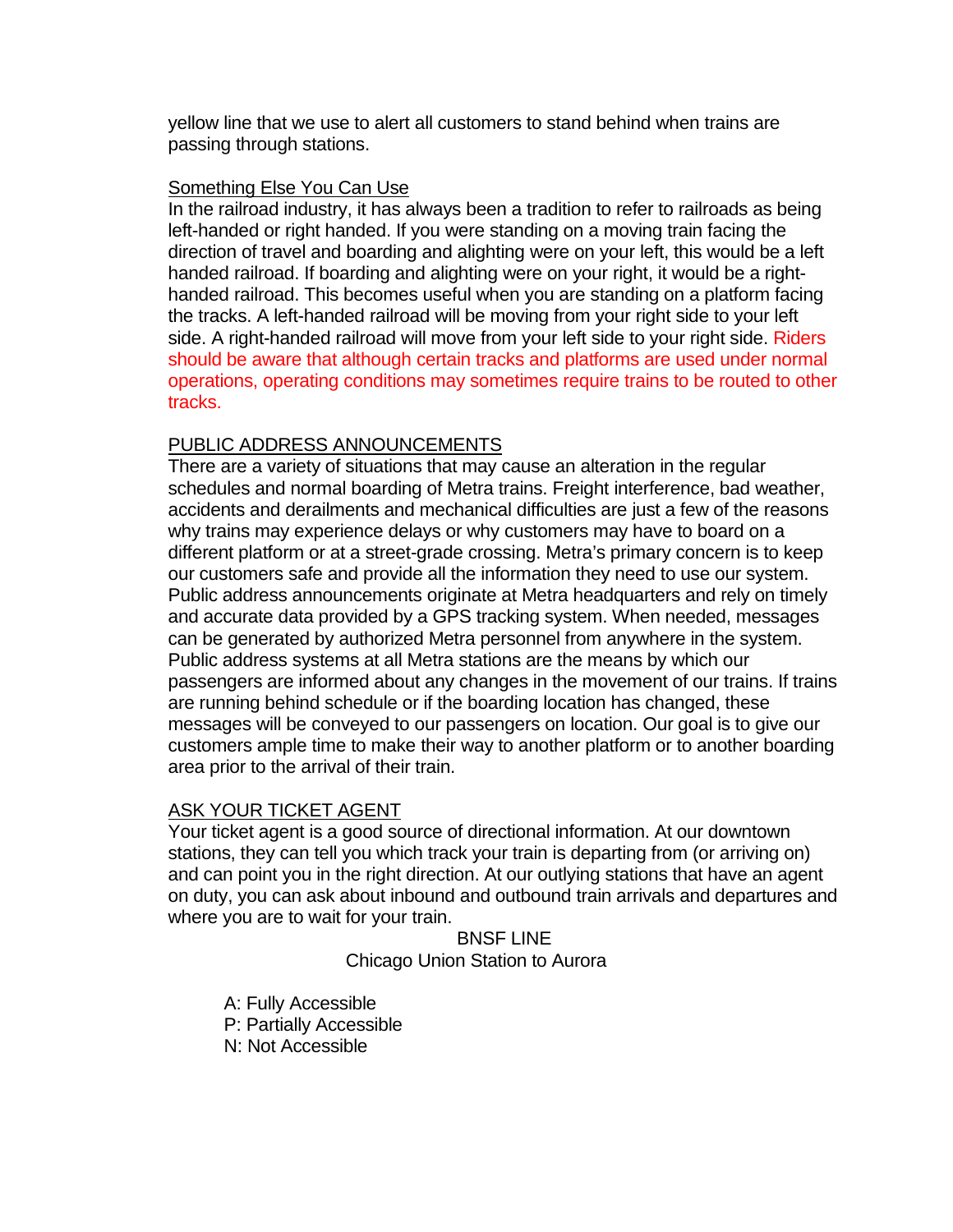Generally, inbound trains to Chicago board on the south, or the depot platform, and outbound trains toward Aurora stop on the north platform. There is an adjoining Amtrak station at Naperville.

Chicago Union Station: A Halsted: N Western Ave: N Cicero: A LaVergne: A Berwyn: A Harlem Ave: A Riverside: P Hollywood: A Brookfield: P Congress Park: N LaGrange Rd: A LaGrange-Stone Ave: A Western Springs: A Highlands: A Hinsdale: A West Hinsdale: A Clarendon Hills: P Westmont: A Downers Grove-Fairview Ave: P Downers Grove-Main St: A Downers Grove Belmont: A Lisle: A Naperville: A Route 59: A Aurora: A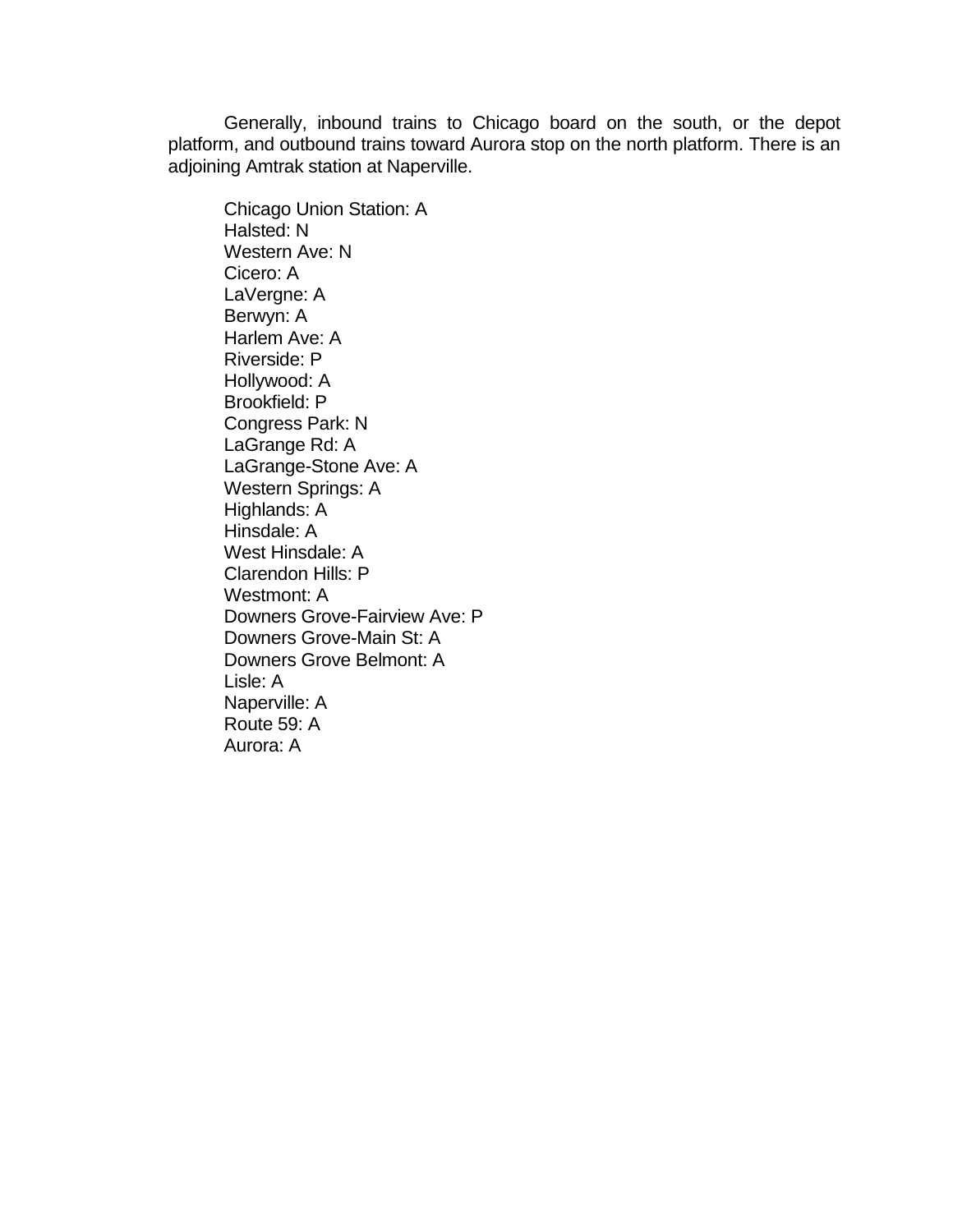#### ROCK ISLAND LINE LaSalle Street Station to Joliet

A: Fully Accessible P: Partially Accessible N: Not Accessible

Monday thru Friday, the Rock Island Line uses the longer, east platforms to accommodate the large volume of riders for both the morning and evening rush hours. Inbound passengers travelling to Chicago board on the east platforms up until the 1:40 p.m. train departure from LaSalle Street. After this the same east platforms become the outbound platforms toward Joliet for the duration of the day. After the 2:15 p.m. departure from Joliet, the west platforms become the inbound (to Chicago) platforms. On weekends and holidays the east platforms board inbound passengers and the west platforms are used for outbound traffic. Customers should be aware that in non-peak periods (9 a.m. to 3 p.m. and 7 p.m. to 1 a.m. on weekdays) and on weekends, there could be freight traffic. Public address announcements will indicate all platform changes. The Blue Island Vermont St. station is the transfer point for accessing the Metra Electric trains. There is an Amtrak station at Joliet.

La Salle St: A 35th-Lou Jones: A Gresham: N 95th St-Longwood: P 103<sup>rd</sup> St-Washington Hts: A Brainerd: A 91st St-Beverly Hills: P 95th St-Beverly Hills: A 99th St-Beverly Hills: A 103rd St-Beverly Hills: A 107th St-Beverly Hills: P 111th St-Morgan Park: A 115th St-Morgan Park: P 119th St: P 123rd St: N Prairie St: N Blue Island Vermont St: A Robbins: A Midlothian: A Oak Forest: A Tinley Park: A Tinley Park-80th Ave: A Hickory Creek-Mokena: A Mokena-Front St: A New Lenox: A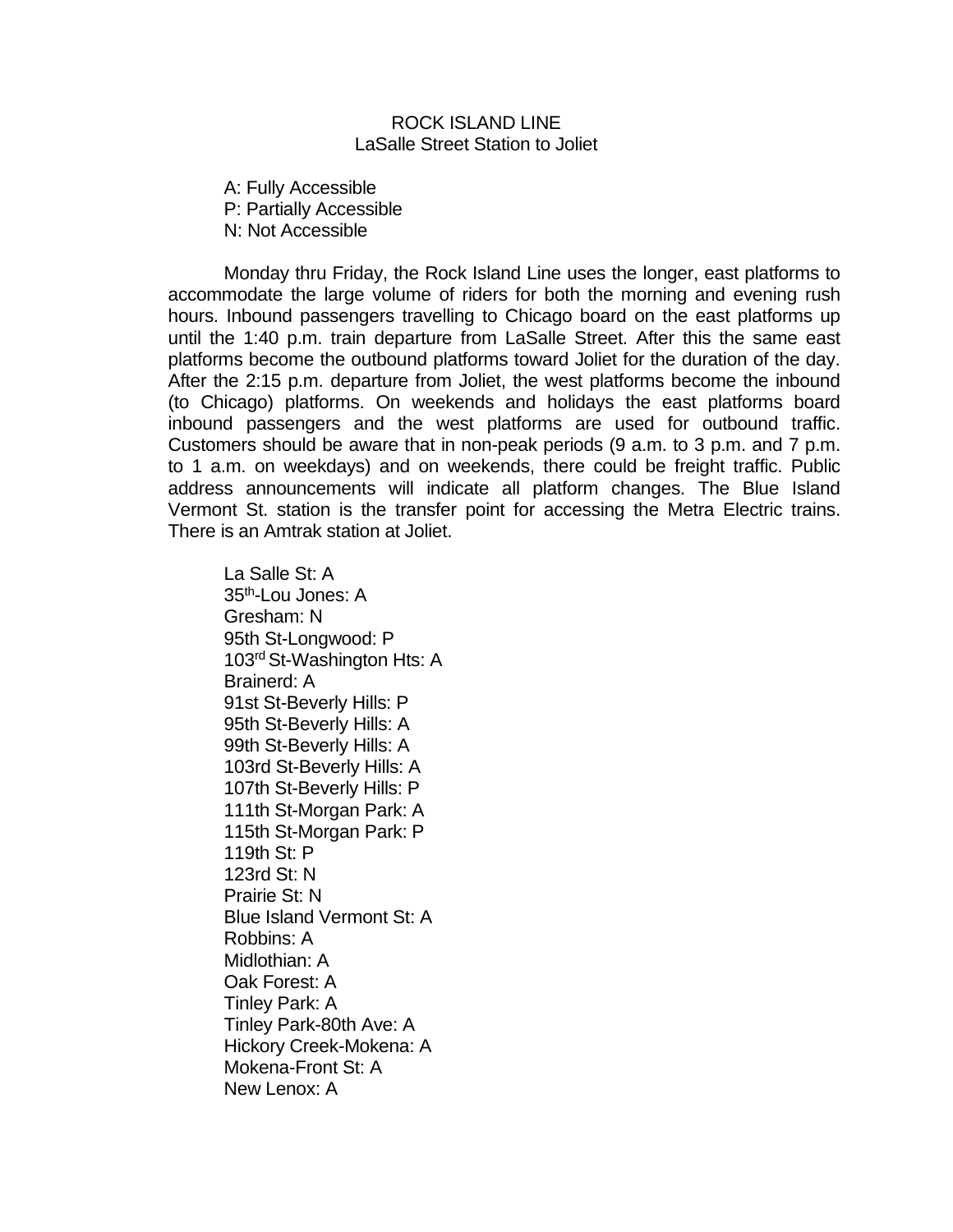Joliet: A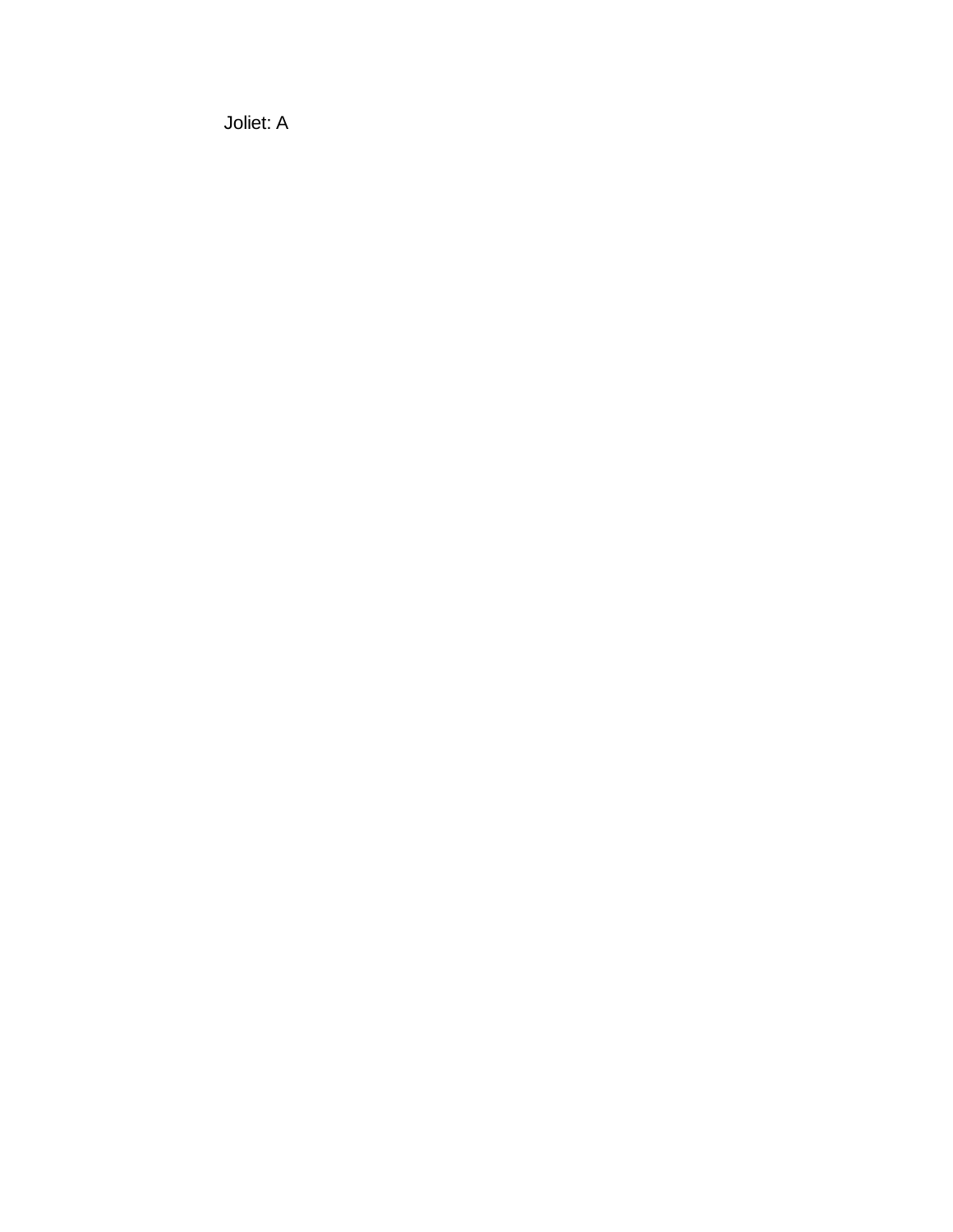#### METRA ELECTRIC LINE Millennium Station to University Park

A: Fully Accessible P: Partially Accessible N: Not Accessible

On the Metra Electric, platforms are at the same level as the floor of the rail cars. The platform structures are elevated in excess of 6 feet above the ground. It is almost entirely a single-platform system, with tracks on either side of the platform. The warming houses are in the middle of this central structure. In Hyde Park  $(51<sup>st</sup>$ thru  $57<sup>th</sup>$ ), there are inbound and outbound platforms with two tracks in the middle. Millennium Station and Van Buren Station are the only locations that have ticket agents. The 63rd Street Station is the transfer point on the mainline to the South Chicago Branch. The Kensington Station on the mainline is the transfer point for the Blue Island Branch. The Blue Island station on the Blue Island Branch is a transfer point for Rock Island Line trains. There is no Blue Island Branch service on Sundays. At Homewood, there is an adjoining Amtrak station.

Millennium/South Water Station: A Van Buren: A 11<sup>th</sup> Place Museum Campus: A 18th St.: N McCormick Place: A 27th St.: N 47th St.-Kenwood: N 51st, 53rd-Hyde Park: A 55th, 56th, 57th Hyde Park: A 59th St.-University of Chicago: N 63rd St.: N 75th St.-Grand Crossing: N 79th St.-Chatham: N 83rd St.-Avalon Park: N 87th St.-Woodruff: N 91st St.-Chesterfield: N 95th St.-Chicago State University: N 103rd St.-Rosemoor: N 107th St.: N 111th St.-Pullman: N Kensington-115th St.: A Riverdale: N Ivanhoe: A 147th St.-Sibley: N Harvey: A Hazel Crest: A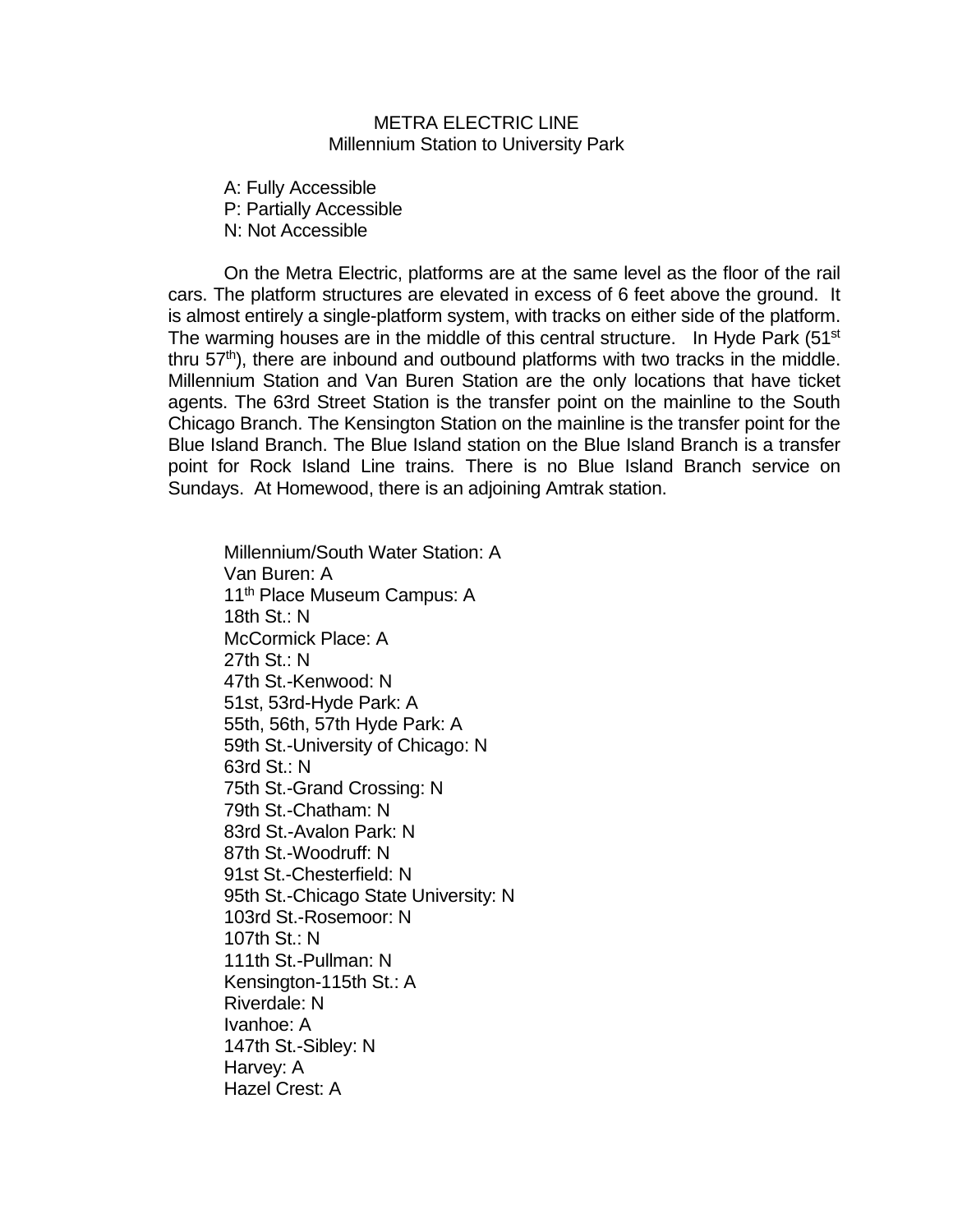Calumet: A Homewood: A Flossmoor: A Olympia Fields: N 211th St.-Lincoln Highway: A Matteson: N Richton Park: A University Park: A

# SOUTH CHICAGO BRANCH

Stony Island: A Bryn Mawr: A South Shore: A Windsor Park: A Cheltenham-79th St.: A 83rd St: A 87th St.: A 93rd St.-South Chicago: A

# BLUE ISLAND BRANCH

State St.: N Stewart Ridge: N West Pullman: N Racine Ave: N Ashland Ave: N Burr Oak: N Blue Island: A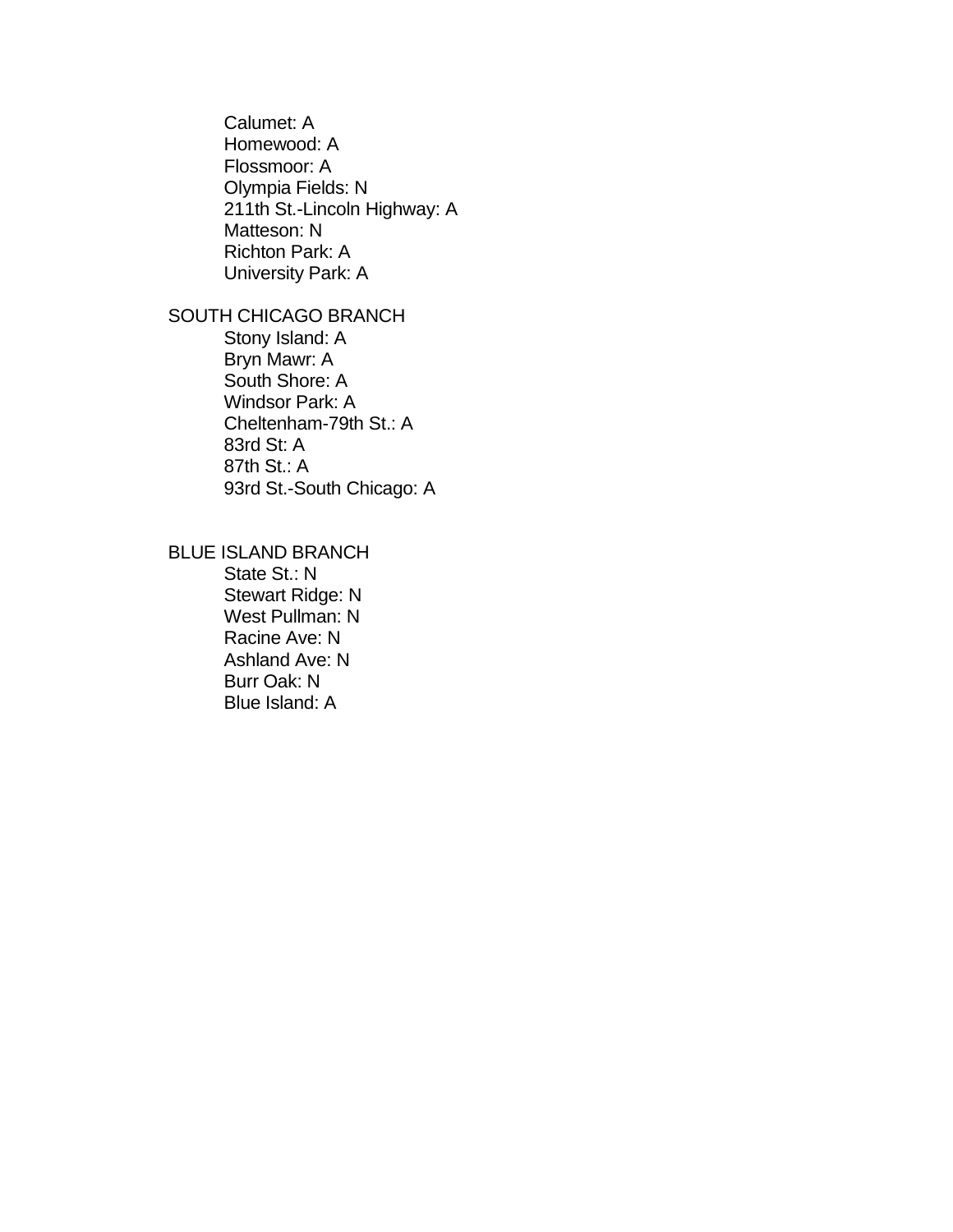# MILWAUKEE DISTRICT NORTH LINE Chicago Union Station to Fox Lake

A: Fully Accessible P: Partially Accessible N: Not Accessible

The general rule is that inbound trains to Chicago board on the west platforms and the outbound trains toward Fox Lake stop on the east side. The Golf and Glenview stations are the exception to this rule. After Lake Forest, this line goes from two tracks to a single track all the way to Fox Lake. The depots are on the west or inbound side. Please be aware that there is a second Lake Forest Station on the Union Pacific North Line (on North Western Ave.) and another Grayslake station on the North Central Service (Washington Street). Glenview also has an Amtrak station.

Chicago Union Station: A Western Ave: A Healy: A Grayland: N Mayfair: N Forest Glen: N Edgebrook: A Morton Grove: A Golf: A Glenview: A North Glenview: A Northbrook: A Lake Cook Road: A Deerfield: A Lake Forest: A Libertyville: A Prairie Crossing: A Grayslake: A Round Lake: A Long Lake: A Ingleside: A Fox Lake: A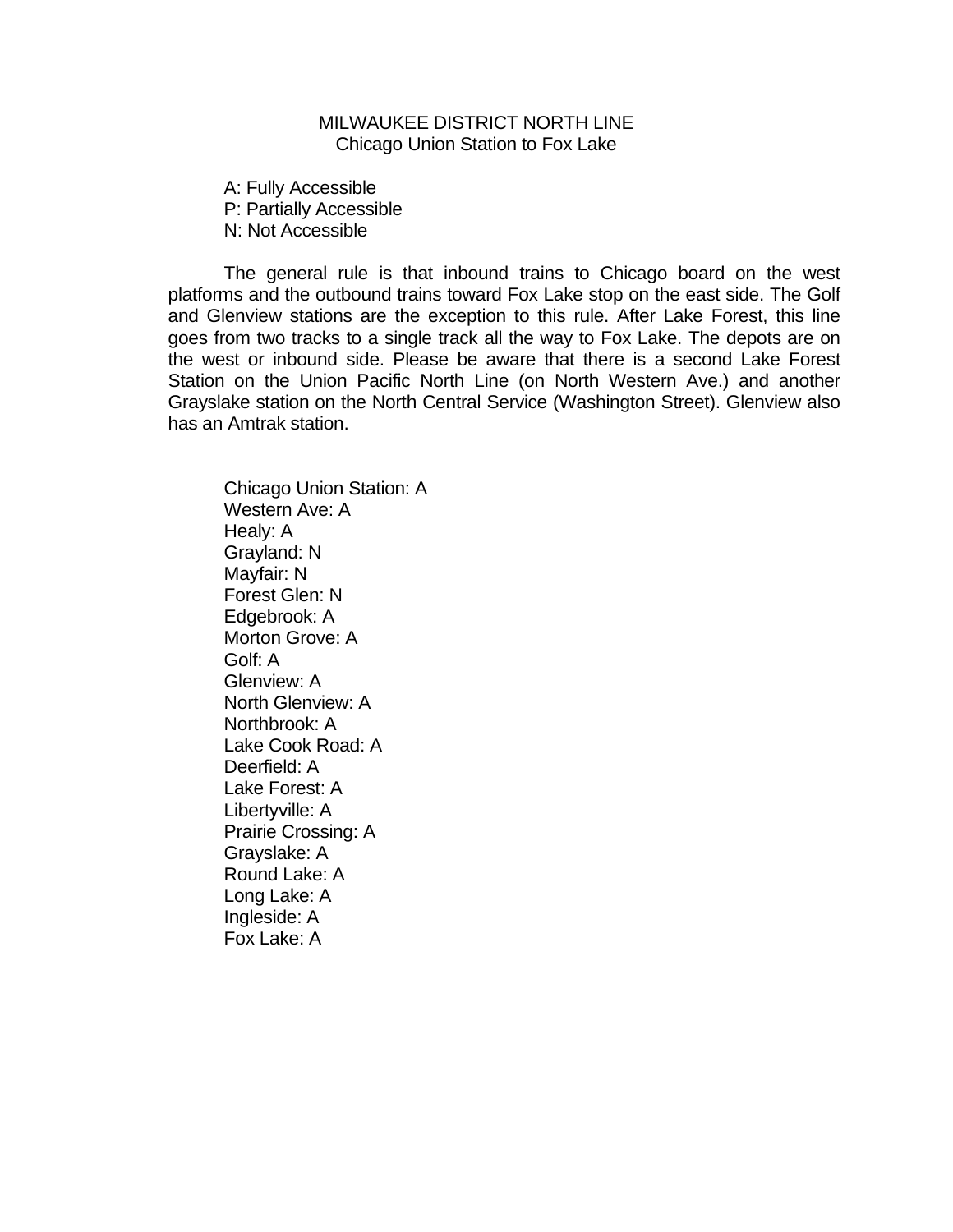# MILWAUKEE DISTRICT WEST LINE Chicago Union Station to Big Timber Road

A: Fully Accessible P: Partially Accessible N: Not Accessible

Generally, inbound trains to Chicago board on the south, or depot platforms, and outbound trains toward Big Timber Road stop on the north platforms. At Franklin Park and River Grove the depots are on the north side. River Grove is the transfer point for North Central Service trains.

Chicago Union Station: A Western Ave: A Grand/Cicero: A Hanson Park: A Galewood: A Mars: A Mont Claire: A Elmwood Park: A River Grove: A Franklin Park: A Mannheim: N Bensenville: A Wood Dale: A Itasca: A Medinah: A Roselle: A Schaumburg: A Hanover Park: A Bartlett: A Elgin--National St.: A Elgin--Chicago St.: A Big Timber Road: A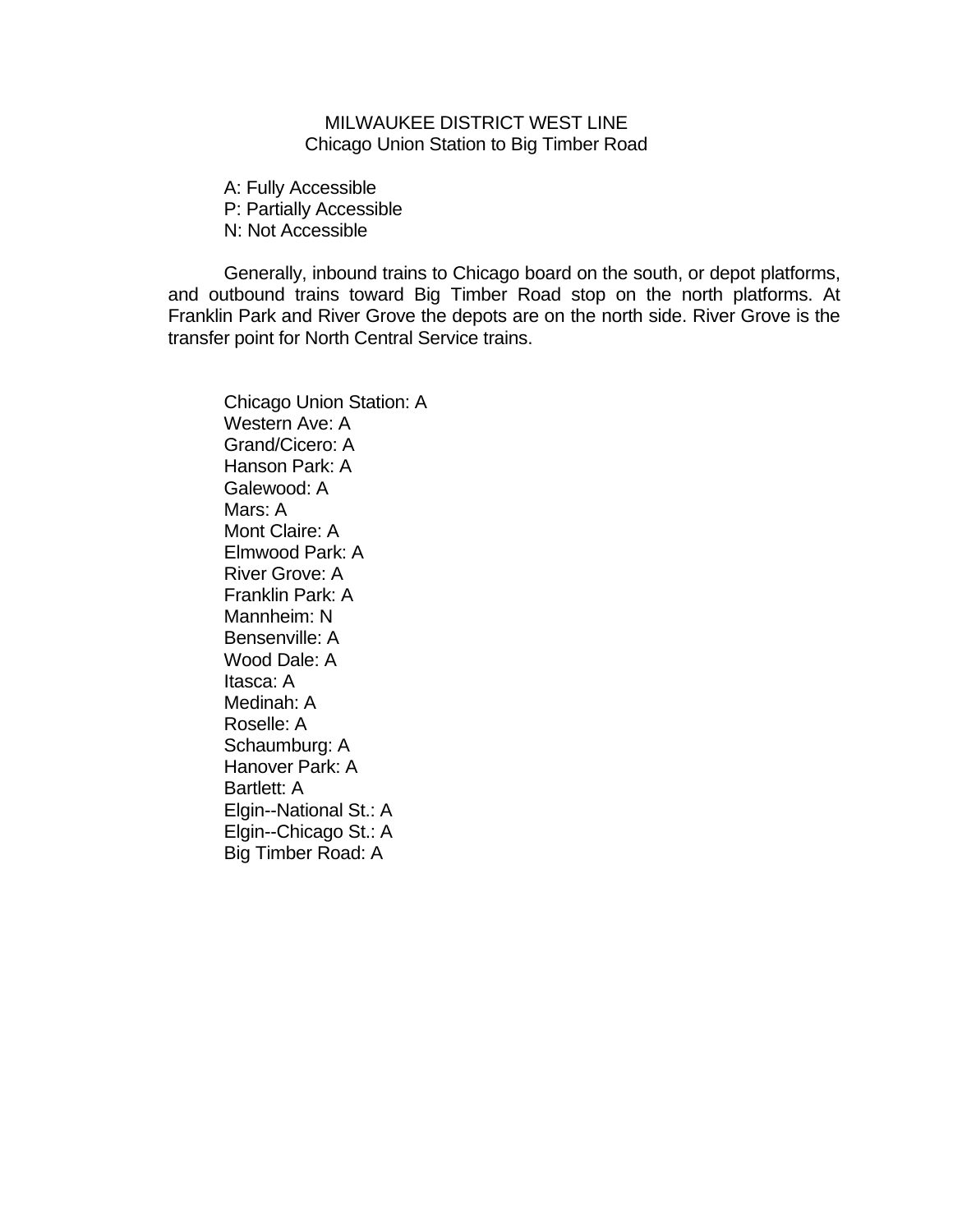#### NORTH CENTRAL SERVICE Chicago Union Station to Antioch

A: Fully Accessible P: Partially Accessible N: Not Accessible

On the North Central Service, the general rule is that inbound trains to Chicago as well as the outbound trains to Antioch board on the west platforms. Because of the high volume of freight traffic on this line, it is not unusual for trains to alter their routine and board or alight passengers on the east side. It is very important to listen to announcements to make sure that you are on the right platform for boarding. The only ticket agents for this line are at Chicago Union Station. River Grove is the transfer point for Milwaukee West Line trains. Please be aware that there is a second station in Grayslake on the Milwaukee District North Line. The North Central Service does not operate on weekends or holidays.

Chicago Union Station: A Western Ave: A River Grove: A Belmont Ave.-Franklin Park: A Schiller Park: A Rosemont: A O'Hare Transfer: A Prospect Heights: A Wheeling: A Buffalo Grove: A Prairie View: A Vernon Hills: A Mundelein: A Prairie Crossing-Libertyville: A Washington St.-Grayslake: A Round Lake Beach: A Lake Villa: A Antioch: A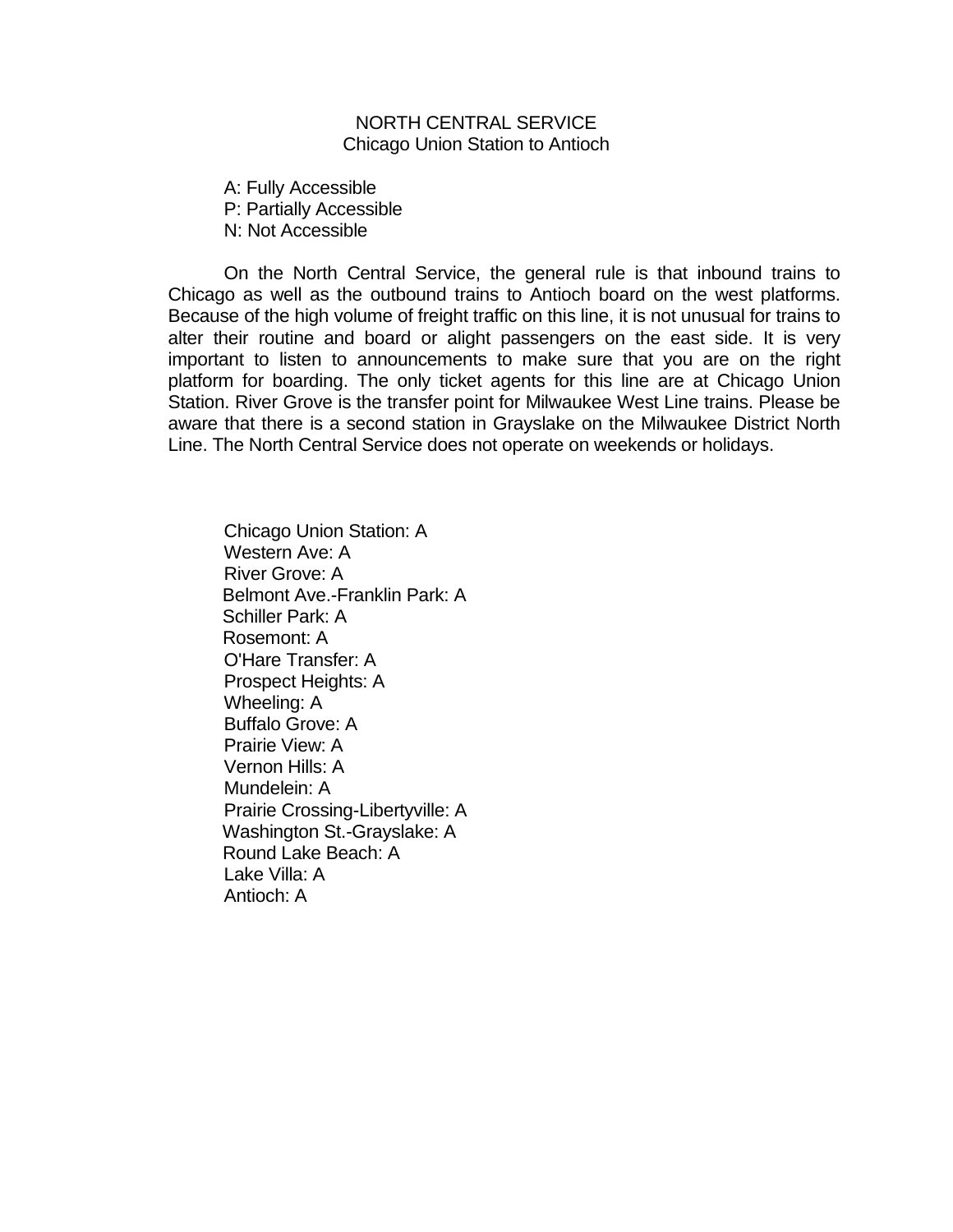# UNION PACIFIC NORTH LINE Ogilvie Transportation Center to Kenosha

A: Fully Accessible P: Partially Accessible N: Not Accessible

This is a two-track system all the way to Kenosha. Generally, the inbound trains to Chicago stop on the east platforms and the outbound trains toward Kenosha stop on the west platforms. The east side is also the depot side with the exception of the Waukegan station. The Ravinia Park station is only open during Ravinia concert season. Please be aware that there is a second station in Lake Forest on the Milwaukee North Line. There are elevators at Evanston Main Street, Winnetka and Kenosha.

Ogilvie Transportation Center: A Clybourn: N Ravenswood: N Rogers Park: A Main St. Evanston: A Davis St. Evanston: A Central St. Evanston: A Wilmette: A Kenilworth: A Indian Hill: N Winnetka: A Hubbard Woods: N Glencoe: A Braeside: P Ravinia Park (seasonal): P Ravinia: A Highland Park: A Highwood: A Fort Sheridan: A Lake Forest: A Lake Bluff: A Great Lakes: A North Chicago: A Waukegan: A Zion: A Winthrop Harbor: A Kenosha: A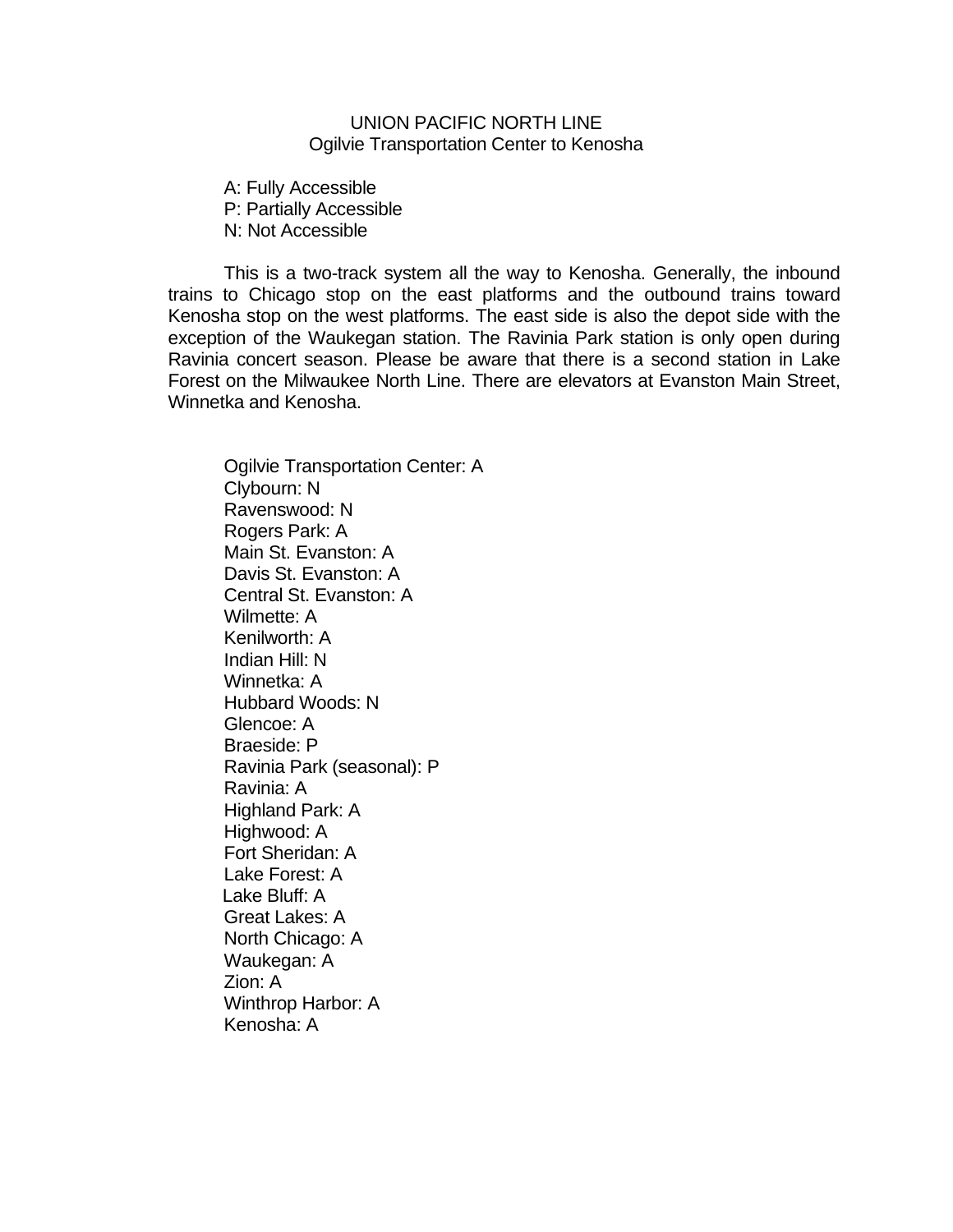# UNION PACIFIC NORTHWEST LINE Ogilvie Transportation Center to Harvard

A: Fully Accessible P: Partially Accessible N: Not Accessible

During non-rush periods, inbound trains to Chicago will board on the north platforms and outbound trains will stop on the south platforms. From Clybourn to Palatine, this is a three-track system and the middle track is usually used for express trains. However, at peak periods, all tracks may be used to accommodate the large number of trains. With the exception of the Arlington Park, Cary and Crystal Lake stations, the depots are also located on the north side.

Ogilvie Transportation Center: A Clybourn: N Irving Park: A Jefferson Park: A Gladstone Park: N Norwood Park: A Edison Park: A Park Ridge: A Dee Road: A Des Plaines: A Cumberland: A Mount Prospect: A Arlington Heights: A Arlington Park: A Palatine: A Barrington: A Fox River Grove: A Cary: A Pingree Road-Crystal Lake: A Crystal Lake: A Woodstock: A McHenry: A Harvard: A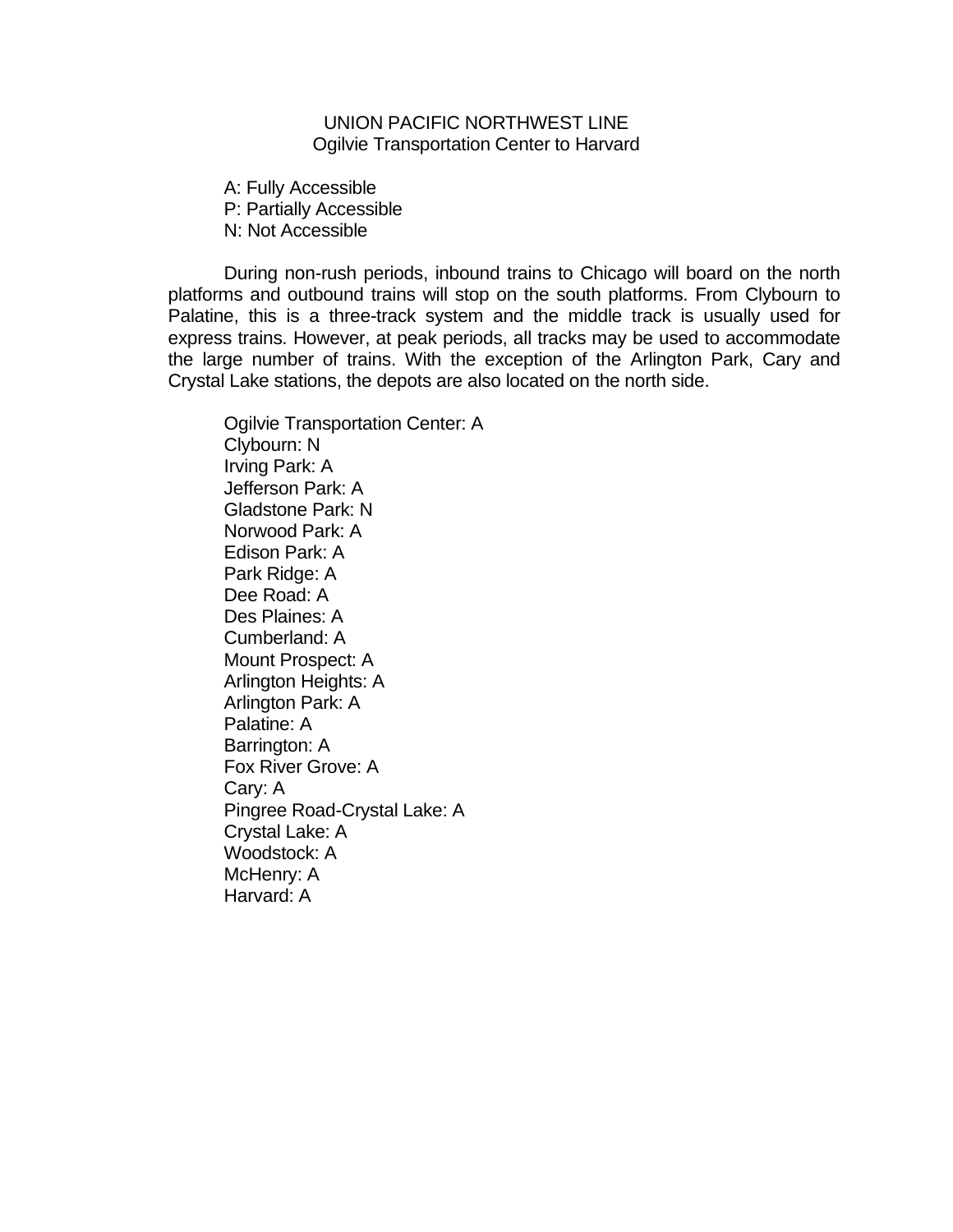# UNION PACIFIC WEST LINE Ogilvie Transportation Center to Elburn

A: Fully Accessible P: Partially Accessible N: Not Accessible

As a general rule, inbound trains to Chicago board on the north platforms and outbound trains toward Elburn stop on the south platforms. The north side will be the depot side, with the exception of La Fox and Elburn. At La Fox and Elburn, inboard trains may board from the south platform after 8:30 a.m.

Ogilvie Transportation Center: A Kedzie: N Oak Park: A River Forest: N Maywood: A Melrose Park: A Bellwood: A Berkeley: A Elmhurst: A Villa Park: A Lombard: A Glen Ellyn: A Wheaton-College Ave: A Wheaton: A Winfield: A West Chicago: A Geneva: A La Fox: A Elburn: A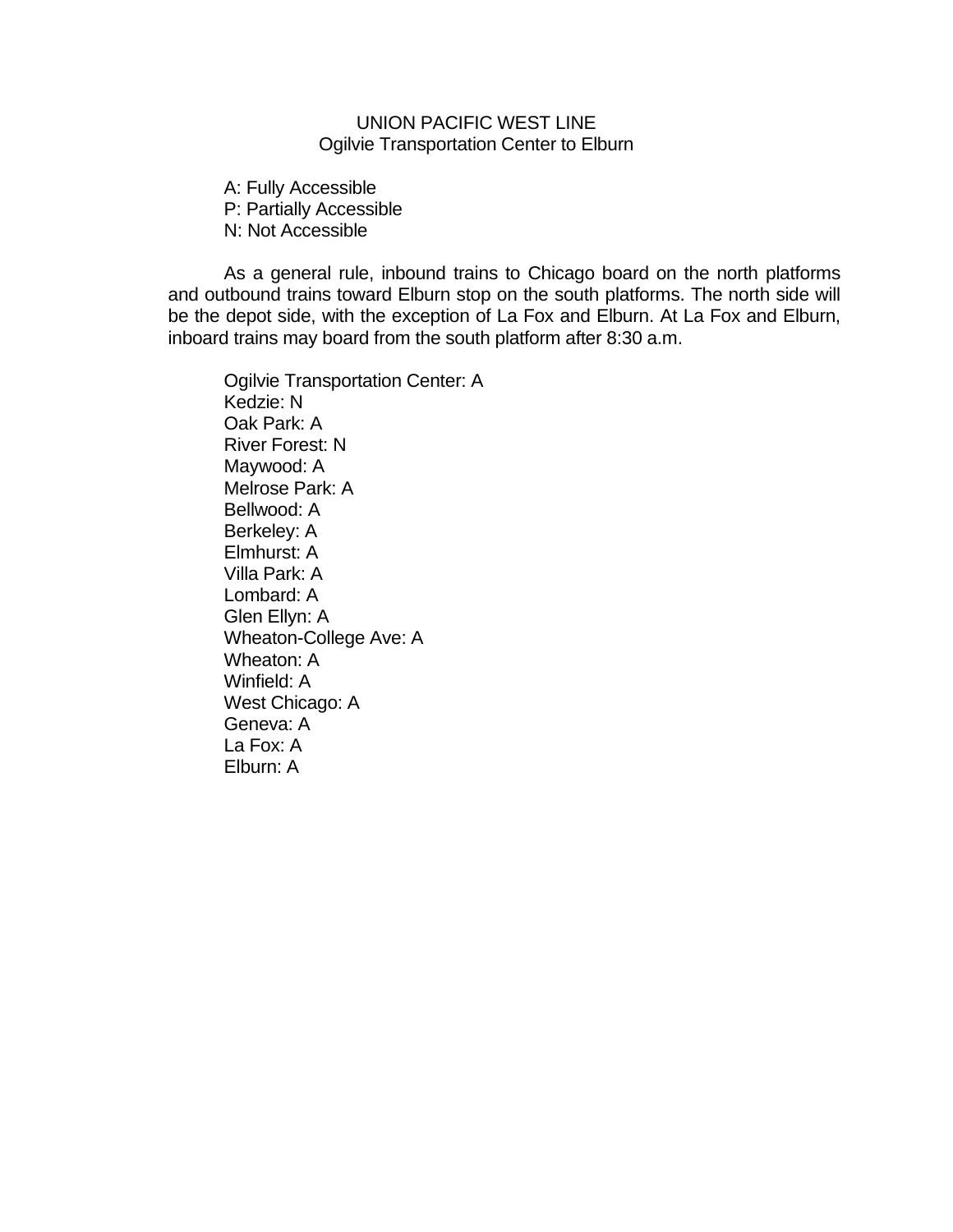# SOUTHWEST SERVICE Chicago Union Station to Manhattan

A: Fully Accessible P: Partially Accessible N: Not Accessible

As a general rule, inbound trains to Chicago board on the south platforms and the outbound trains toward Manhattan stop on the north platforms. The only ticket agents for this line are at Chicago Union Station and 153rd St (Orland Park). There is limited service on Saturdays and no service on Sundays or holidays.

Chicago Union Station: A Wrightwood: A Ashburn: A Oak Lawn: A Chicago Ridge: A Worth: A Palos Heights: A Palos Park: A Orland Park-143rd St.: A Orland Park-153rd St.: A Orland Park-179th St.: A Laraway Rd.-New Lenox: A Manhattan: A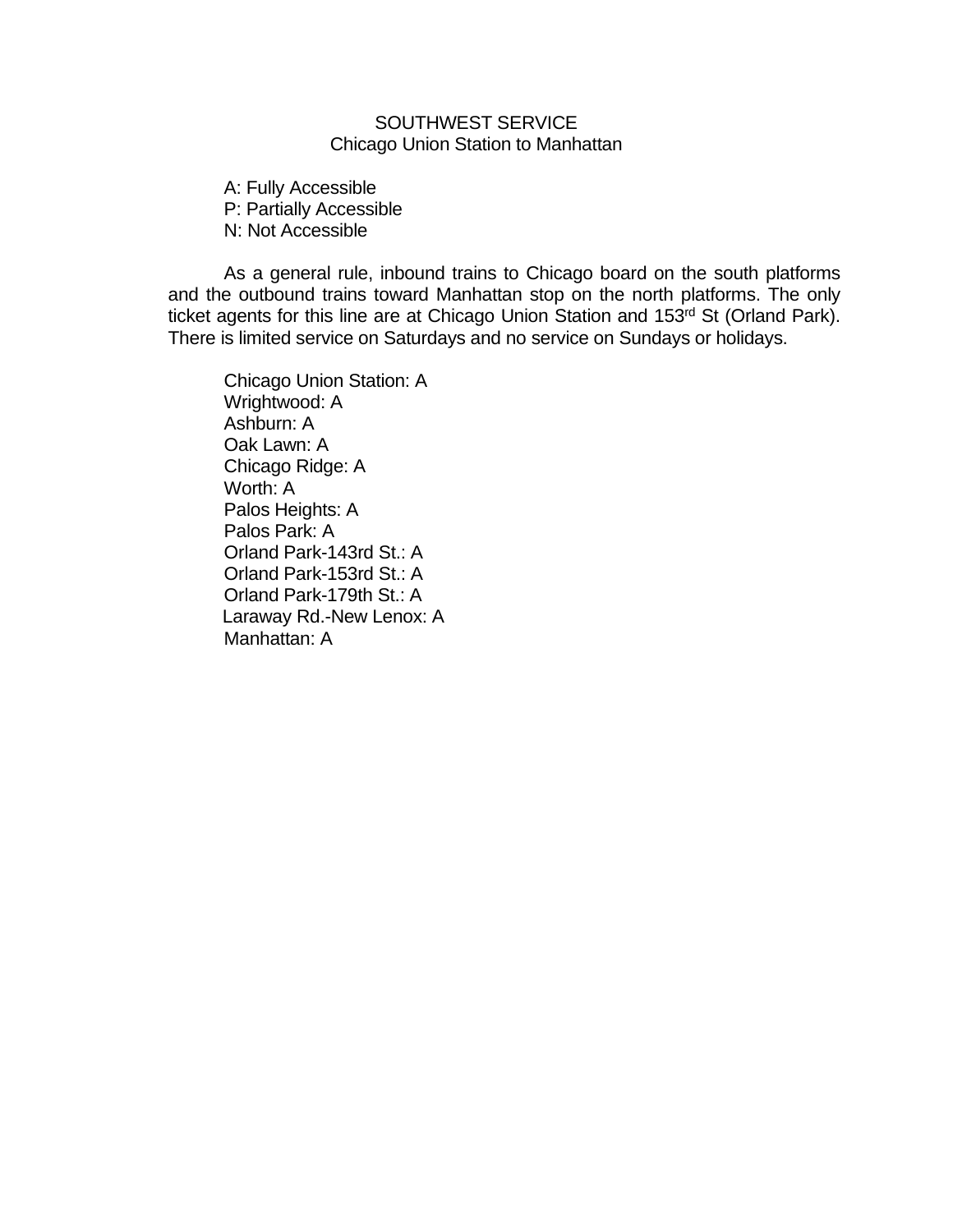# HERITAGE CORRIDOR Chicago Union Station to Joliet

A: Fully Accessible P: Partially Accessible N: Not Accessible

On the Heritage Corridor, the inbound trains to Chicago usually board on the south platforms and the outbound trains to Joliet stop on the north platforms. The only ticket agents for this line are at Chicago Union Station and Joliet (on the Rock Island side). The Heritage Corridor does not run on weekends or holidays.

Chicago Union Station: A Summit: A Willow Springs: A Lemont: A Romeoville: A Lockport: A Joliet: A